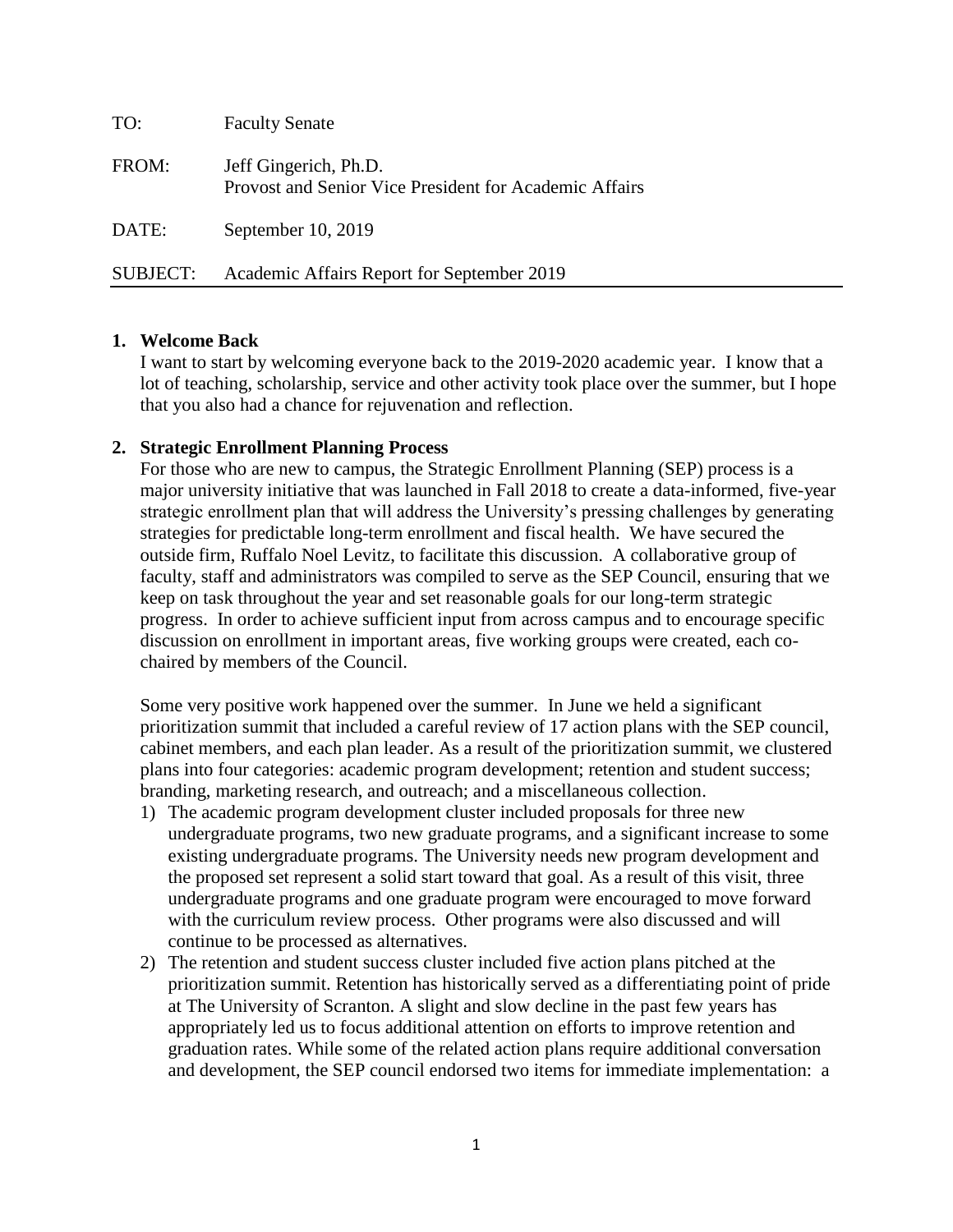new position to focus on retention and another to develop and implement a student financing success plan.

- 3) The branding, marketing research, and outreach cluster included four highly intertwined action plans with three identified as time-critical priorities: comprehensive market research, web and digital marketing assessment, and a refresh of undergraduate and graduate branding and recruiting resources.
- 4) The miscellaneous category includes transfer, international, and expansion of undergraduate research and high-impact practices. The SEP Council's understanding and active endorsement of the transfer initiative reflects a significant and positive culture shift for The University of Scranton.

I am pleased to report that Fr. Pilarz and Cabinet have already approved prompt action on several of the prioritized strategic initiatives that we identified through this process. In particular, we will move immediately on four initiatives, including two new staff positions:

- 1) A new position to lead student success efforts to address opportunities to improve retention and graduation rates.
- 2) A new position to develop a student financing success program.
- 3) Three time-critical priorities related to branding, marketing research and outreach: market research, web and digital marketing assessment, and branding and recruiting resource refresh.
- 4) Increasing a half-time position in the CTLE to full-time. This position works specifically with students with disabilities, a growing population in our student body. Increasing this position will also allow the CTLE to expand their hours to serve students.

In addition, a Graduate Council group will be formed under the Provost's Office to help support and grow key aspects of graduate programs at the University.

I will continue to provide updates as we finalize the SEP plan this fall. Completing the plan will not however be the end of the process. We have immense opportunities for innovation, and it is vital that we sustain our SEP conversations to strengthen our enrollment efforts into the future.

## **3. Faculty Hiring**

Please join me in welcoming to the University 22 new faculty 11 Assistant Professors, 1 Instructor, 6 Faculty Specialist and 4 Lecturers. A new faculty orientation session was conducted on August  $20<sup>th</sup>$  in conjunction with the CTLE. Faculty responsibilities, evaluation process, assessment, Title IX, CTLE resources and the mentor-mentee programs were all on the agenda. For a list of new faculty see Attachment 1.

In addition 34 faculty specialists' contracts were renewed.

### **4. Fulbright Scholars and Visiting Faculty**

We are excited to have 5 Fulbright foreign language teaching assistants taking courses and teaching their native languages:

- Lukas Rackow, Germany
- Khadiga AboBakr, Egypt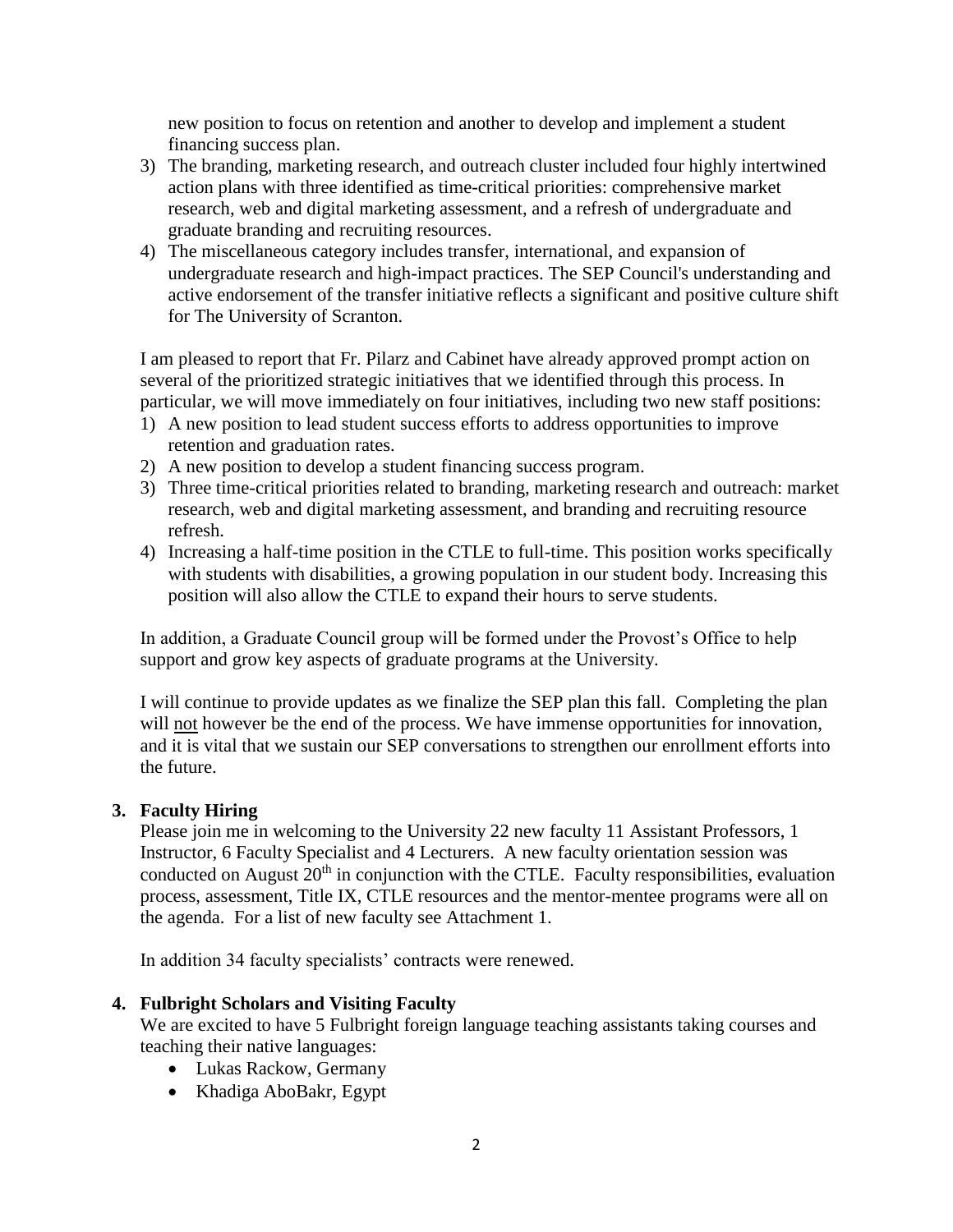- Sarah Romero Avella, Colombia
- Clara Fabbri, France
- Alessandra Abate, Italy

We welcome back two former Fulbright teaching assistants, now Graduate teaching assistants

- Vianey Florentino Perez, Mexico
- Minori Koga, Japan

We also welcome one incoming faculty member through our arrangement with the Taiwan Ministry of Education: Hsiang Ling Wang, Taiwan

### **5. CAS Dean Search Update**

We have officially launched the search for our next dean for the College of Arts and Sciences. I am copying here the campus update from the chair of the search committee, Charles Kratz:

*Greetings Scranton Community,*

*We are happy to report the search for the next Dean of the College of Arts and Sciences is under way. The Search Committee met in early August to launch the process. Prior to launch, the University reviewed five proposals from search firms, and is delighted to be working with Isaacson, Miller, a national executive search with extensive experience in academic leadership.* 

*We have an ambitious timeline. The Search Committee hopes to interview semi-finalists in November and invite finalist candidates to campus in December. To meet these goals, an August start was necessary. Our search consultants, Jackie Mildner and Robin Dougherty, came to campus in August to meet with the Search Committee, begin learning about the position, the College of Arts and Sciences, and the Scranton community. As a result of our efforts so far, we have completed a position description and have started the outreach process and posted ads on appropriate web sites.* 

*The position description is available at<https://www.imsearch.com/search-detail/S7-205> . We ask you to distribute the document to your contacts and encourage anyone in your networks who might be interested in the position to contact IM. Nominations and applications can be submitted to [www.imsearch.com/7205.](http://www.imsearch.com/7205)*

*The IM team will be back on campus September 23 and 24 to meet with as many members of the Scranton community as possible. We hope you are able to speak with them. Details about opportunities to meet with the consultants will be available shortly.* 

*We will keep you updated as the search progresses.* 

*Thank you*

### **CAS Dean's Search Committee**

*Charles Kratz, Dean of the Library, Chair Christine Falbo, CAS Academic Advisor Timothy Foley, Ph.D., Professor, Department of Chemistry Brian Kilner, Undergraduate student in CAS Thomas MacKinnon, Vice-President for University Advancement Jessica Nolan, Ph.D., Associate Professor, Department of Psychology Stephen Whittaker, Ph.D., Professor, Department of English and Theatre*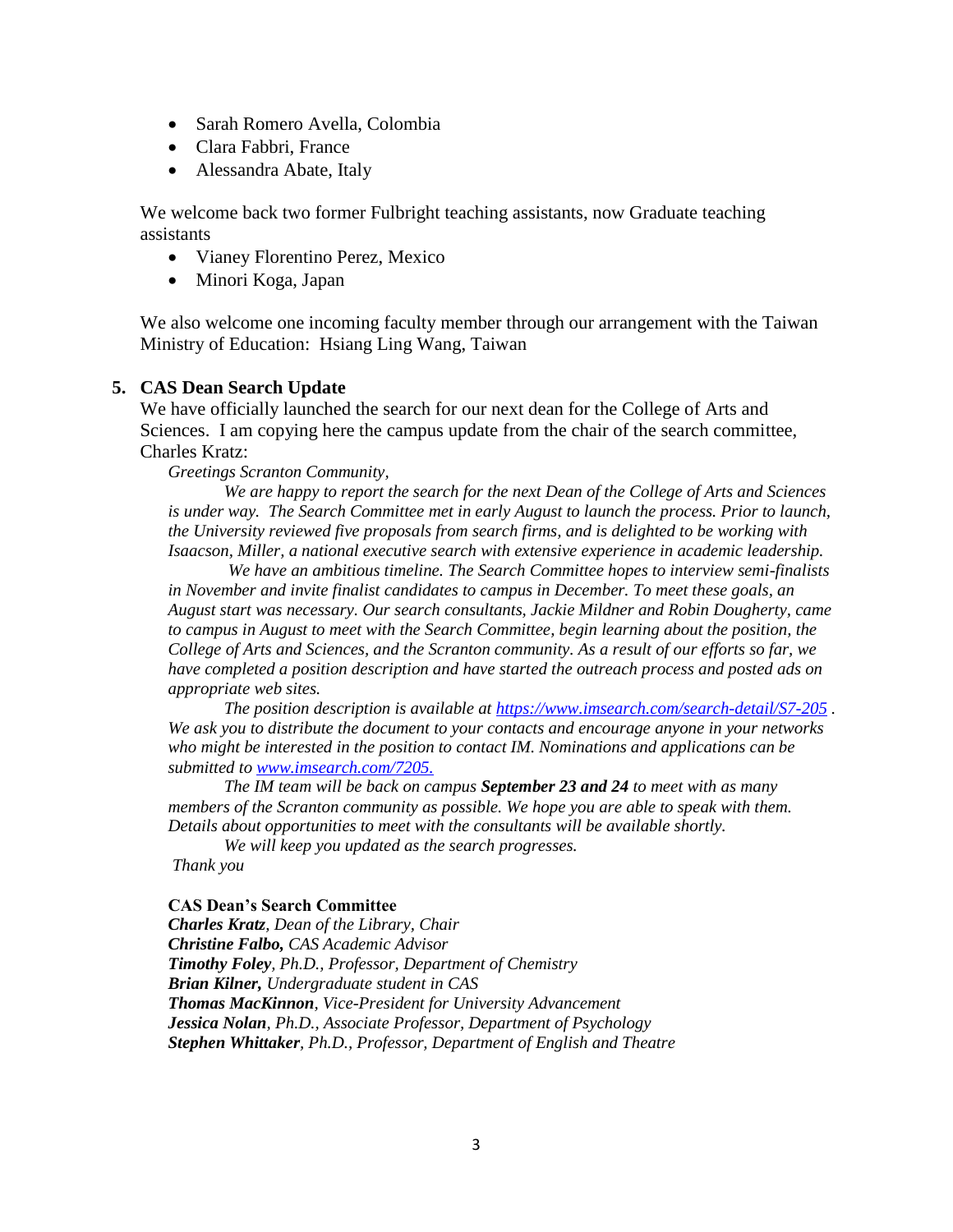### **6. Faculty Development**

### *Faculty Grants*

During the 2018-2019 academic year the following grants were awarded to our faculty: 11 Intersession Grants, 6 Summer Grants, and 4 Clavius Grants were awarded to 13 faculty members. The Office of Research and Sponsored Programs awarded 11 President's Fellowships for Summer Research in 2019.

### *Faculty Travel*

Faculty travel funds supported 171 faculty traveling to 217 conferences in 2018-2019.

# *Sabbaticals*

| нап                |
|--------------------|
| Karen Brady        |
| Robert Giambatista |
| Jakub Jasinski     |
| Lawrence Kennedy   |
| Daniel Mahoney     |
| Adam Pratt         |
| Patrick Tully      |
| Loreen Wolfer      |

Barbara Buxton Jennifer Kaschak Steven Dougherty Virginia Picchietti Daniel Haggerty Jill Warker John Norcross Christos Pargianas David Salerno Robert Spalletta

**Fall Spring Academic Year** Michael Fennie Satyanarayan Prattipati

## **7. Rankings**

US News has ranked Scranton No. 6 "Best Regional Universities in the North" marking the  $26<sup>th</sup>$  consecutive year we have been in the top 10. We also ranked No.5 in the north in a listing of the nation's "Most Innovative Schools" (recognizes colleges that are making "innovative improvements in terms of curriculum, faculty, students, campus life, technology and facilities" and No. 12 in the north for "Best Undergraduate Teaching" (listing of the top colleges in the nation expressing "a strong commitment to undergraduate teaching".

Scranton ranked No. 18 among the "Best Catholic Colleges in America" in a 2020 Niche.com list publish recently online. Niche.com also placed Scranton No. 223 among the "Best Colleges in America" in its ranking of 1,626 four-year colleges.

College Consensus ranked Scranton No. 10 among the "Best Catholic Colleges and Universities" in the nation.

*Forbes* ranked the University No. 251 among "America's Top Colleges" for value in the 2019 listing of 650 schools.

*Money* magazine ranked Scranton at No. 296 among its selection of the 744 "best performing colleges" in America. *Money* based its ranking of the nation's best values for a college education on its analysis of 26 data factors to determine the schools' educational quality, affordability and alumni success

The Princeton Review selected The [University](https://news.scranton.edu/articles/2019/08/news-princetonreview-aug-2019.shtml) of Scranton among "The Best 385 [Colleges"](https://news.scranton.edu/articles/2019/08/news-princetonreview-aug-2019.shtml) in the country and also ranked Scranton among the nation's "Best Science Lab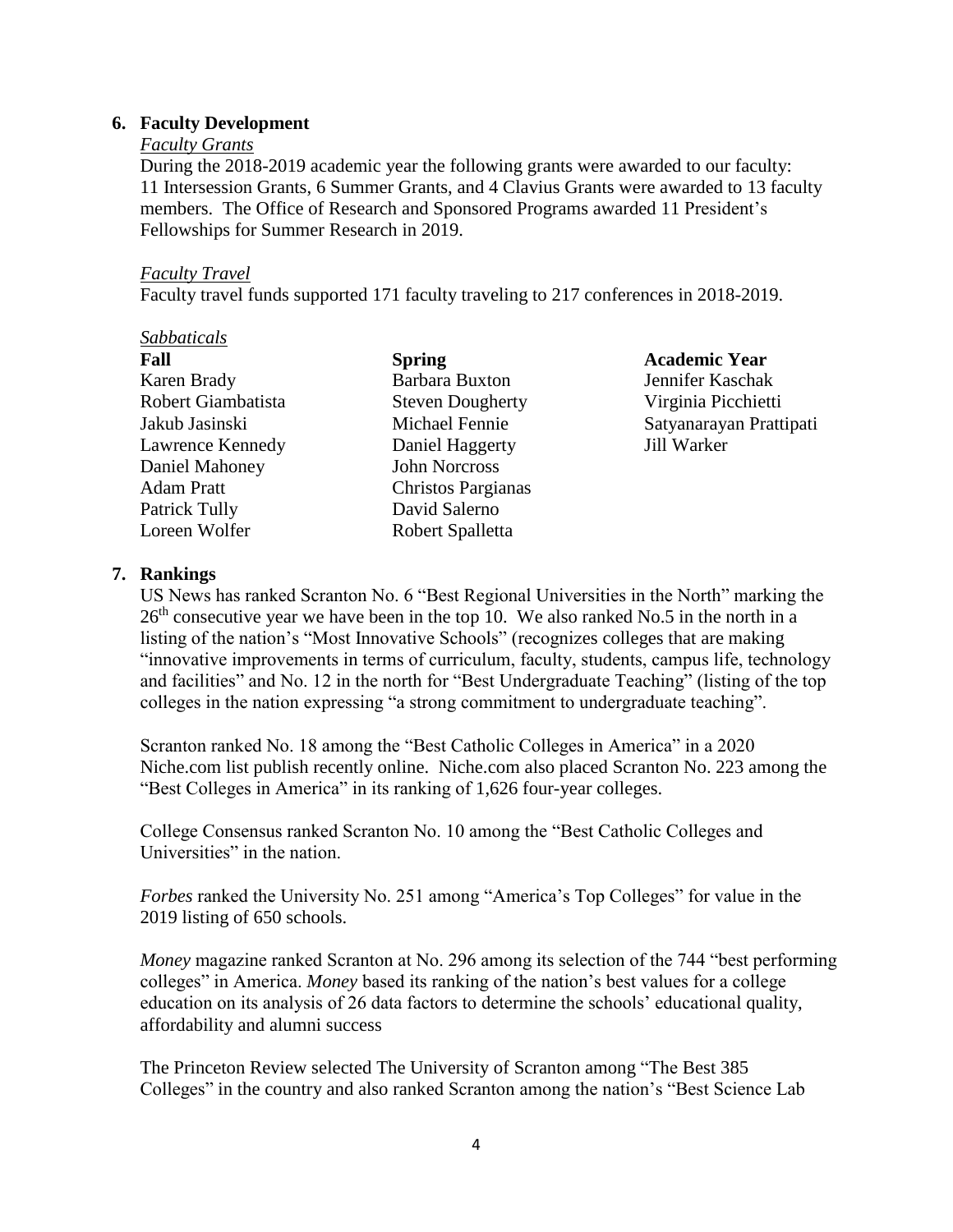Facilities" (No. 7), "Best Campus Food" (No. 10) and "Best-Run Colleges (No. 20). The 2020 edition of the annual guidebook published Aug. 6.

The University was also recognized as a "best value" in higher [education](https://news.scranton.edu/articles/2019/08/news-rank-money-19.shtml) by *Forbes* in its 2019 listing of "America's Top Colleges." *Forbes* ranked the University No. 251 in its listing of just 650 schools, which published online Aug. 12.

## **8. Provost Events Deadlines**

## *Intersession Grant Proposals*

A call for proposals for Intersession 2020 Grants went out on August  $27<sup>th</sup>$ . The deadline for full-time faculty interested in submitting a proposal for an Intersession Grant is October 4, 2019.

## *Rank and Tenure*

The timeline for applications for rank or tenure was distributed the first week of the semester and is available on the Provost's website. The deadline for faculty members to inform the provost's office of his or her intent to apply is September 22<sup>nd</sup> and dossiers are due on October  $22<sup>nd</sup>$ . A public meeting designed to inform faculty of the rank and tenure policies and procedures was held on Thursday, September 19<sup>th</sup> at noon in the Provost's Conference Room.

## **9. Planning & Institutional Effectiveness, Governance, and Accreditation Updates**

University-wide efforts to implement our 2015-2020 *Engaged, Integrated, Global* strategic plan continue. In addition to work underway through divisional, college, and departmental planning, proposals for a third round of strategic initiatives funding were reviewed by the University Planning Committee this past spring. This year's process was particularly competitive. Seven projects were funded, with awards totaling \$111,000. To read more about these projects, visit the [www.scranton.edu/strategicplan](http://www.scranton.edu/strategicplan) web site. As Fr. Pilarz announced at Fall Convocation, a process to develop our next strategic plan will soon be underway.

Replacing an electronic system first introduced in 2001, a new Annual Reporting tool was launched earlier this summer. The new design addresses needs identified through formal assessments and informal feedback, including enhanced options for sharing and reporting data and information. The Offices of Planning & Institutional Effectiveness and Institutional Reporting and Data Analytics are working together to review the outcomes of the first reporting cycle, and to identify future needs and improvements.

The University's Middle States Self-Study process officially concluded in late June with the successful reaffirmation of accreditation. As part of its action, the Middle States Commission has requested additional information regarding our educational assessment efforts (Standard 5) as part of regularly-scheduled reporting, documenting our ongoing commitment to improvement in this area. A copy of the Evaluation Team Report has been shared with members of the University community via web portals. In the months ahead, we will establish a process to coordinate our response to recommendations as part of ongoing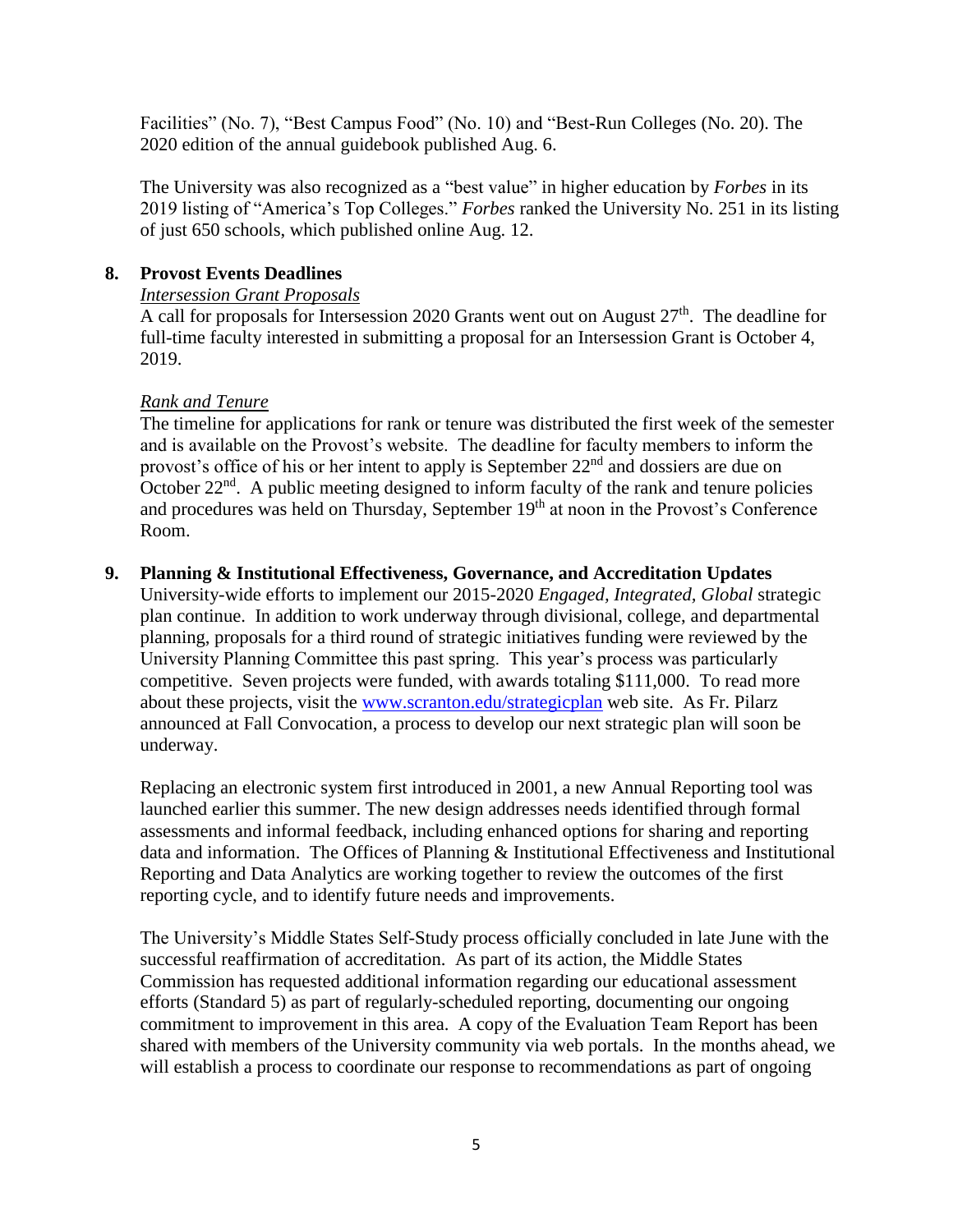accreditation reporting. As our Self-Study Report conclusion notes, an important part of this response will be integrating recommendations in our strategic and other planning processes.

During the past academic year, reviews and updates to the University's Sexual Harassment and Sexual Misconduct policy, and Smoking Policy, were completed. This work engaged all University constituencies through the representative governance process. Both policies are available on the [www.scranton.edu/governance](http://www.scranton.edu/governance) and other web sites.

## **10. Other Updates**

- An article by University of Scranton accounting professors has won a prestigious Institute of Management Accountants' Lybrand Gold Medal as the "outstanding article of the year" for 2019, marking the fourth medal, and second gold medal, to be awarded to professors at Scranton in just six years. The manuscript recognized was "Beyond Internal Controls: The Need for Behavioral Assessment and Modification in Fraud Mitigation Efforts," by professors Douglas M. Boyle, D.B.A., James Boyle, D.B.A., and Daniel Mahoney, Ph.D., which was published in the fall 2018 edition of *Management Accounting Quarterly*.
- Ashley L. Stampone, faculty specialist in the Accounting Department at The University of Scranton, received the 2019 Faculty Leadership Award from the Institute of Management Accountants (IMA). IMA selects one faculty member in the nation to receive the annual award, which recognizes a faculty member who has demonstrated significant leadership activities at the national, regional, and/or local levels of IMA and has made additional contributions to IMA.
- The University of Scranton and Penn State Law in University Park have signed a Memorandum of Understanding that will allow Scranton students who meet program requirements to be eligible for admission to the law school after just three years at Scranton. The "3-3 Accelerated Bachelor/JD Program" will allow Scranton students to earn a bachelor's degree from Scranton and a juris doctor (JD) degree from Penn State Law in six rather than seven years. After completion of their junior year at Scranton, the program offers eligible students who are accepted to Penn State Law the ability to apply course credits earned in their first year of law school to their bachelor's degree requirements at Scranton.
- Three bound medieval manuscripts from the Weinberg Library's Rare Book Collection were recently digitized and will be made publically available through the Library's digital collections. Owned by William Walker Scranton, the bound volumes include a 13thcentury Franciscan breviary, 14th-century Italian gradual and 15th-century northern antiphonal. The 14th-century gradual will be featured in an exhibit at the Frist Gallery in Nashville, TN in 2020.
- The Library's Heritage Room will present an exhibit on the 25 year history of the Friends of Weinberg Memorial Library featuring activities sponsored by the Friends such as the Royden B. Davis, S.J. Distinguished Author Award and items acquired by the Friends organization for the Library. The exhibit will contain photos, Friends ephemera, books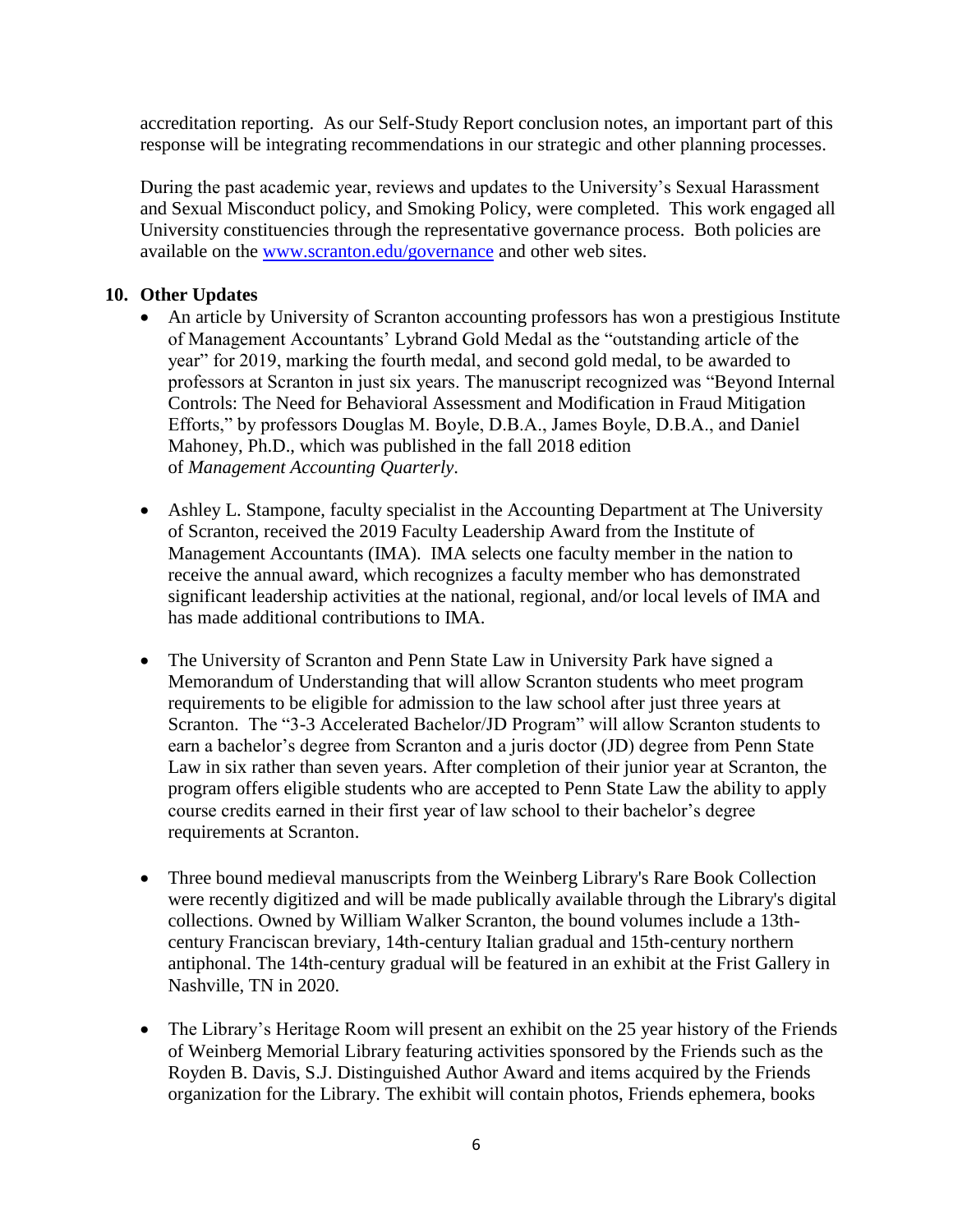autographed by Distinguished Authors, and rare books purchased for Special Collections by the Friends. The exhibit will run throughout Autumn 2019 semester.